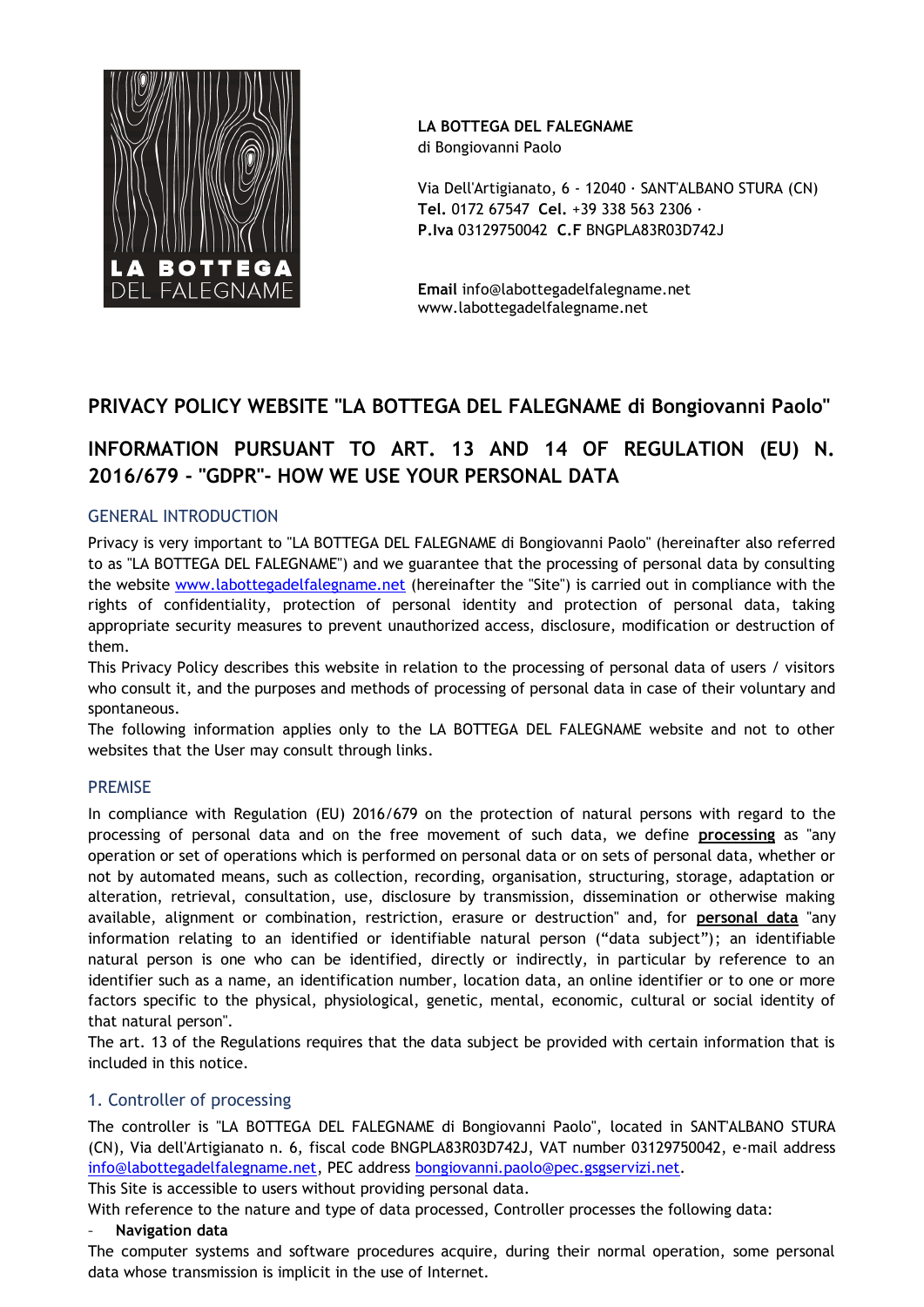

## **LA BOTTEGA DEL FALEGNAME**

di Bongiovanni Paolo

Via Dell'Artigianato, 6 - 12040 ∙ SANT'ALBANO STURA (CN) **Tel.** 0172 67547 **Cel.** +39 338 563 2306 ∙ **P.Iva** 03129750042 **C.F** BNGPLA83R03D742J

**Email** info@labottegadelfalegname.net www.labottegadelfalegname.net

This information is not associated with identified Data Subject, but by their nature could, through processing and association with data held by third parties, allow Users to be identified.

This category of data includes IP addresses or domain names of the computers used by Users who connect to the Site, URI (Uniform Resource Identifier) addresses of the resources requested, the time of the request, the method used to submit the request to the server, the size of the file obtained in response, the numerical code indicating the status of the response given by the server (successful, error, etc.) and other parameters relating to the operating system and the User's computer environment.

These data are only used to get anonymous statistical information on the use of the Site and to check its correct functioning and, after processing, are immediately deleted. Data could be used to ascertain responsibility in case of hypothetical computer crimes against the Site, if requested by legal authority.

#### Data provided voluntarily by User

LA BOTTEGA DEL FALEGNAME collects personal data voluntarily provided by the User during registration or when requesting goods or services offered by the Site.

Users are free to provide their personal data, but failure to do so, may make impossible to access certain parts of the Site.

If customers wish to register on the Site, they must fill out the form "Write Us" in which they give their express consent to the processing of data.

The optional, explicit and voluntary sending of electronic mail to the addresses indicated on this Site involves the subsequent acquisition of the sender's address, necessary to respond to requests, and any other personal data included in the message.

Personal data provided by users who request information material (e.g. newsletters, etc.) are used only to perform the service or provision requested and are not disclosed. The conferment of personal data of users is optional, although functional to the provision of certain services, in these cases, therefore, failure to provide data could compromise or make it impossible to provide the service. The data could also be used to ascertain responsibility in case of hypothetical computer crimes against the Site.

#### 2. Purpose and Lawfulness of processing

Personal data provided by Users who request information or send information material (such as contact forms, requests, newsletter subscriptions, etc.) are used to perform the service or provision requested.

Personal data voluntarily provided by User and collected by LA BOTTEGA DEL FALEGNAME may be processed for the following purposes:

- accounting, administrative, fiscal, and similar purposes, in compliance with the obligations provided for by laws, regulations and EU legislation, or provisions issued by authorities empowered by law and by supervisory bodies. The conferment of personal data necessary for these purposes is compulsory and its treatment does not require the consent of those concerned. Refusal to provide them will make impossible to establish relations with the Controller;

- purposes strictly connected and instrumental to the management of contractual and commercial relationships, including potential ones, with customers, whether existing or under negotiation (e.g.: acquisition of information prior to the conclusion of a contract, execution of transactions based on obligations under the contract concluded with the customer, checks and evaluations on the results and progress of relationships, as well as the risks associated with them, etc.). The conferment of personal data necessary for these purposes is not compulsory, but the refusal to provide them may result, in relation to the relationship between the data and the requested service, the inability of the Controller to provide the service itself.